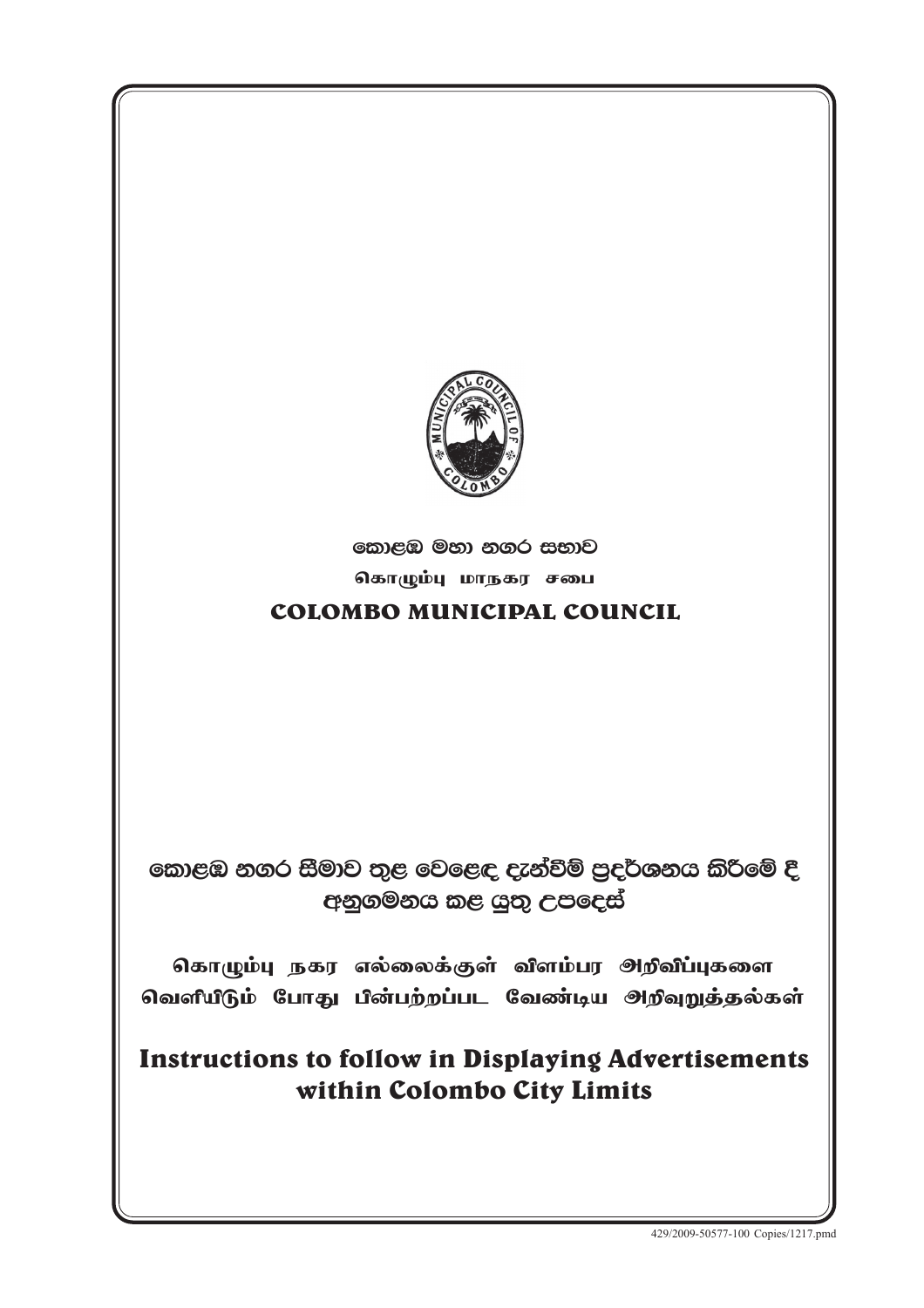## කොළඹ නගර සීමාව තුළ වෙළෙඳ දැන්වීම් පුදර්ශනය කිරීමේ දී අනුගමනය කළ යුතු උපදෙස්

- 1. කොළඹ මහා නගර සභාවට අයත් කිසිදු පුජනීය ස්ථානයක්, කිසිදු මහජන උදහානයක් නෝ වැසිකිළියක් හෝ කිසිදු පාලමක්. වීට් ලාම්පු කණුවක්, රථවාහන විදුලි සංඥා කණුවක් හෝ වෙනත් කිසියම් දේපළක්, වෙළෙඳ දැන්වීම් පුදුර්ශනය කිරීම සඳහා පරිහරණය කිරීමට අවසර නැත.
- 2. වටරවම්, රථවාහන විදුලි සංඥා සහිත මංසන්ධි, වෙනත් වැදගත් මංසන්ධි සහ මාර්ග මධා තීරු අසල හෝ ඇතුළත වෙළෙඳ දැන්වීම් පුදර්ශනය කිරීමට අවසර නැත. වෙළෙඳ දැන්වීම් පුදුර්ශනය කළ යුත්තේ, අවම වශයෙන් මෙකී ස්ථාන වලට මීටර් 25 ක් වත් දුරස්ථවය. වටරවුමක් හෝ රථවාහන හරවා යැවීමේ දූපතක් (Traffic Diversion Island) හෝ මාර්ග මධ $x$ තීරුවක් බාහිර පුද්ගලයෙක් හෝ සමාගමක් විසින් නඩත්තු කර තිබේ නම්, කොළඹ මහා නගර සභාවේ වෙළෙඳ දැන්වීම් කමිටුව විසින් පනවනු ලබන නියමයන්ට යටත්ව වෙළෙඳ දැන්වීම් පුදර්ශනය කිරීමට අවසර දෙනු ලැබේ.
- 3. මාර්ග හරහා වෙළෙඳ දැන්වීම් පුදුර්ශනය කිරීමට අවසර නැත.
- 4. සියලුම වෙළෙඳ දැන්වීම්, කොළඹ මහා නගර සභාවේ වෙළෙඳ දැන්වීම් කමිටුව විසින් අනුමත කර ඇති ආකාරයට සවි කළ යුතු අතර, ඒවායේ පුමාණයේ අඩංගු විය හැකි පුමාණය, රටාවෙහි, වර්ණයන්හි, අක්ෂරයන්හි, හැඩයන්හි ආදිය යම් වෙනසක් සිදු වන්නේ නම්, ඒ සම්බන්ධයෙන් ද අදාළ වෙනස්කම් කිරීමට පුථම කොළඹ මහා නගර සභාවට නිසි ලෙස දැනුම් දිය යුතුයි.
- 5. වෙළෙඳ දැන්වීම් සවි කරන අවස්ථාවේ දී කොළඹ මහා නගර සභාවේ දේපළ වලට යම් භානියක් සිදු වුවහොත්, එම භානියේ අගය ඉල්ලුම්කරුගෙන් කොළඹ මහා නගර සභාව විසින් අය කර ගනු ලැබේ.
- 6. වෙළෙඳ දැන්වීම් සවි කරන අවස්ථාවේ දී හෝ සවි කළ පසුව යම් පුද්ගලයෙකුට හෝ දේපළ වලට මොනයම්ම අලාභයක් හෝ භානියක් සිදු වුවහොත්, කොළඹ මහා නගර සභාව විසින් එයට වග කියනු නොලැබේ.
- 7. අනුමත කරන ලද ඉල්ලුම් පතට දෙන ලද යොමු අංකය, පුදුර්ශනය කරනු ලබන සියලු ම වෙළෙඳ දැන්වීම් වලට ඇතුළත් විය යුතු අතර, ඒවා පුදර්ශනය කළ යුතු අවසාන දිනය සහ එම වෙළෙඳ දැන්වීම් වල විශාලත්වය 12' x 10' ආකාරයට හෝ වෙනත් කිසියම් අනුමත කරන ලද ආකාරයකට වෙළෙඳ දැන්වීම් වල සඳහන් කළ යුතුය.
- 8. වෙළෙඳ දැන්වීම් පුදුර්ශනය කිරීමේ වලංගු කාලසීමාව පවතිනුයේ කොළඹ මහා නගර සභාවට අදාළ ගාස්තුව ගෙවු දිනයේ සිට එම වසරේ දෙසැම්බර් මස 31 වැනි දින දක්වාය.
- 9. කොළඹ මහා නගර සභාව විසින් ඉවත් කරන ලද වෙළෙඳ දැන්වීම්, ඒවා ඉවත් කිරීමෙන් පසුව එක් මසක් ඇතුළත දී අදාළ අයදුම්කරුවන් විසින් පැමිණ ලබා නොගතහොත්, ඒවා සම්බන්ධයෙන් කොළඹ මහා නගර සභාවේ අභිමතය පරිදි කටයුතු කරනු ලැබේ.

ඉහත දක්වා ඇති උපදෙස් වලට යටත්ව වෙළෙඳ දැන්වීම් පුදර්ශනය කිරීමට මා එකඟ වන අතර, ඉහත සඳහන් උපදෙස්වල යම් උල්ලංඝණය වීමක් සිදු වුවහොත්, පුදර්ශනය කරන ලද වෙළෙඳ දැන්වීම්. මා වෙත කිසිද දැනුම්දීමකින් තොරව කොළඹ මහා නගර සභාව විසින් ඉවත් කරනු ලැබීමට සිදු වන බවත්, එවැනි වෙළෙඳ දැන්වීම් ඉවත් කිරීමේ ගාස්තුව කොළඹ මහා නගර සභාව වෙත, මා විසින් ගෙවිය යුතු වන බවත් මා දනිමි.

| නම |  |
|----|--|
|    |  |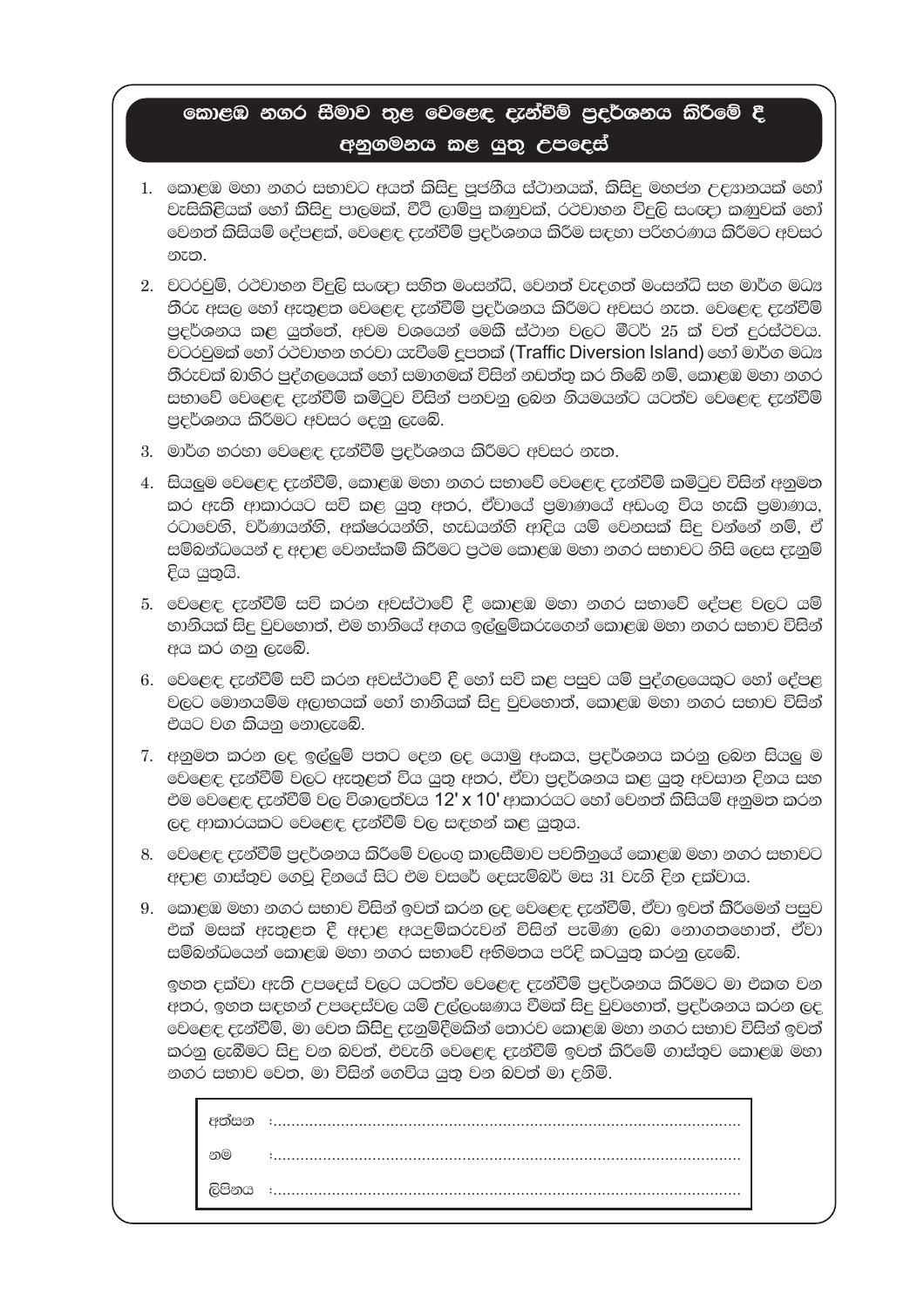## கொழும்பு நகர எல்லைக்குள் விளம்பர அறிவிப்புகளை வெளியிடும் போது பின்பற்றப்பட வேண்டிய அறிவுறுத்தல்கள்

- 1. எவ்வகையான பொது வணக்கஸ் தலங்களிலும், பொது பூங்கா அல்லது பொது மலசல கூடங்களிலும் அல்லது ஏதாவது பாலங்களிலும், வீதி விளக்கு கம்பங்களிலும், போக்குவரத்து சமிக்ஞை கம்பங்களிலும், தொலைத்தந்தி அல்லது தொலைபேசி கம்பங்களிலும் அல்லது கொழும்பு மாநகர சபைக்கு உரித்தான சொத்துக்களிலும் விளம்பரங்கள் ஒட்டுவதற்கு அனுமதி வழங்கப்பட மாட்டாது.
- 2. வீதிச் சுற்று வட்டத்திலோ அன்றி அதனருகிலோ, வீதி சந்தி சமிக்ஞை விளக்குகளுக்கு இடையிலேயோ மற்றும் இகா முக்கியமான சந்திகள், விகியின் மக்கியில் விளம்பாங்கள் ெட்டப்படுவது அனுமதிக்கப்பட மாட்டாது. இத்தகைய இயங்களிலிருந்து 25 மீற்றர் தூரத்தில் விளம்பரங்கள் ஒட்டப்படலாம். கொழும்பு மாநகர சபையின் விளம்பரக் குழுவினால் குறிப்பிடப்பட்ட அனுமதியுடன் மட்டும் தனியார் அல்லது கம்பெனியினால் பராமரிக்கப்படும் வீதிச் சுற்று வட்டத்திலோ அல்லது போக்குவரத்து சமிக்கைகளுக்கிடைப்பட்ட இடங்களிலோ விளம்பரங்கள் ஒட்டப்படுவது அனுமதிக்கப்பட்டுள்ளது.
- 3. விளம்பரங்கள் வீதிக்கு குறுக்கே தொங்கவிட அனுமதிக்கப்பட மாட்டாது.
- 4. விளம்பரங்கள் அனைத்தும் கொழும்பு மாநகர சபை விளம்பரக் குழுவினால் அனுமதிக்கப்பட்ட வாறு தயாரிக்கப்பட வேண்டும். அதன் பின்பு அதனது அளவு, உள்ளடக்கம், வடிவமைப்பு, நிறங்கள், எழுத்துக்கள், உருவமைப்பு மற்றும் இதர மாற்றத்துக்கு முன்பு கொழும்பு மாநகர சபையின் முன் அனுமதி பெறல் வேண்டும்.
- 5. விளம்பரங்கள் தயார் செய்யது நிறுத்தும் போது கொழும்பு மாநகர சபையினது சொத்துக்களுக்கு பாதிப்புகள் ஏற்படு மிடத்து கொழும்பு மாநகர சபை அதற்குண்டான நஷ்டத்தை விண்ணப்ப தாரிகளிடம் அறவிடும்.
- 6. தயாரிக்கப்படும் விளம்பரங்களால் நபருக்கு அல்லது தானியாரது சொத்துக்களுக்கு பாதிப்பு ஏதும் ஏற்பாடுமானால், கொழும்பு மாநகர சபை அதற்குண்டான பொறுப்புகளை ஏற்றுக் கொள்ளாது.
- 7. விளம்பரங்கள் அனைத்தும் அங்கீகரிக்கப்பட்ட விண்ணப்ப பத்திரங்களில் தொடர் இலக்கத்தை குறித்து விளம்பரத்தின் அளவையும் குறித்து 12'x10' அளவுள்ள அல்லது இதர அங்கீகரிக்கப்பட்ட விண்ணப்ப பத்திரங்களில் உருவாக்கப்படல் வேண்டும்.
- 8. எல்லா விளம்பரங்களது வாடகை கட்டணம் செல்லுபடியாகும் கால எல்லை அவ்வருடத்தின் டிசெம்பர் மாதம் 31 ஆம் திகதி வரையேயாகும்.
- 9. கொழும்பு மாநகர சபையினால் அகற்றப்படும் விளம்பரங்கள் விண்ணப்பதாரிவினால் ஒரு மாதத்துக்குள் கையேற்கப்பட வேண்டும். இல்லையெனில் அது அழிக்கப்படும் தினம் வரை தண்டப்பணம் செலுத்தப்படல் வேண்டும்.

குறிப்பிடப்பட்ட தொங்க விடப்படும் விளம்பரங்கள் தொடர்பான அறிவுறுத்தல்களுக்கு நான் கட்டுப்படுகிறேன். விளம்பரங்கள் குறிப்பிட்டவாறு அகற்றப்படாமல் கொழும்பு மாநகர சபையினால் அகற்றப்படுமானால் அதற்குண்டான அகற்றுவதற்கான செலவுகளை கொழும்பு மாநகர சபைக்குச் செலுத்த சம்மதிக்கிறேன்.